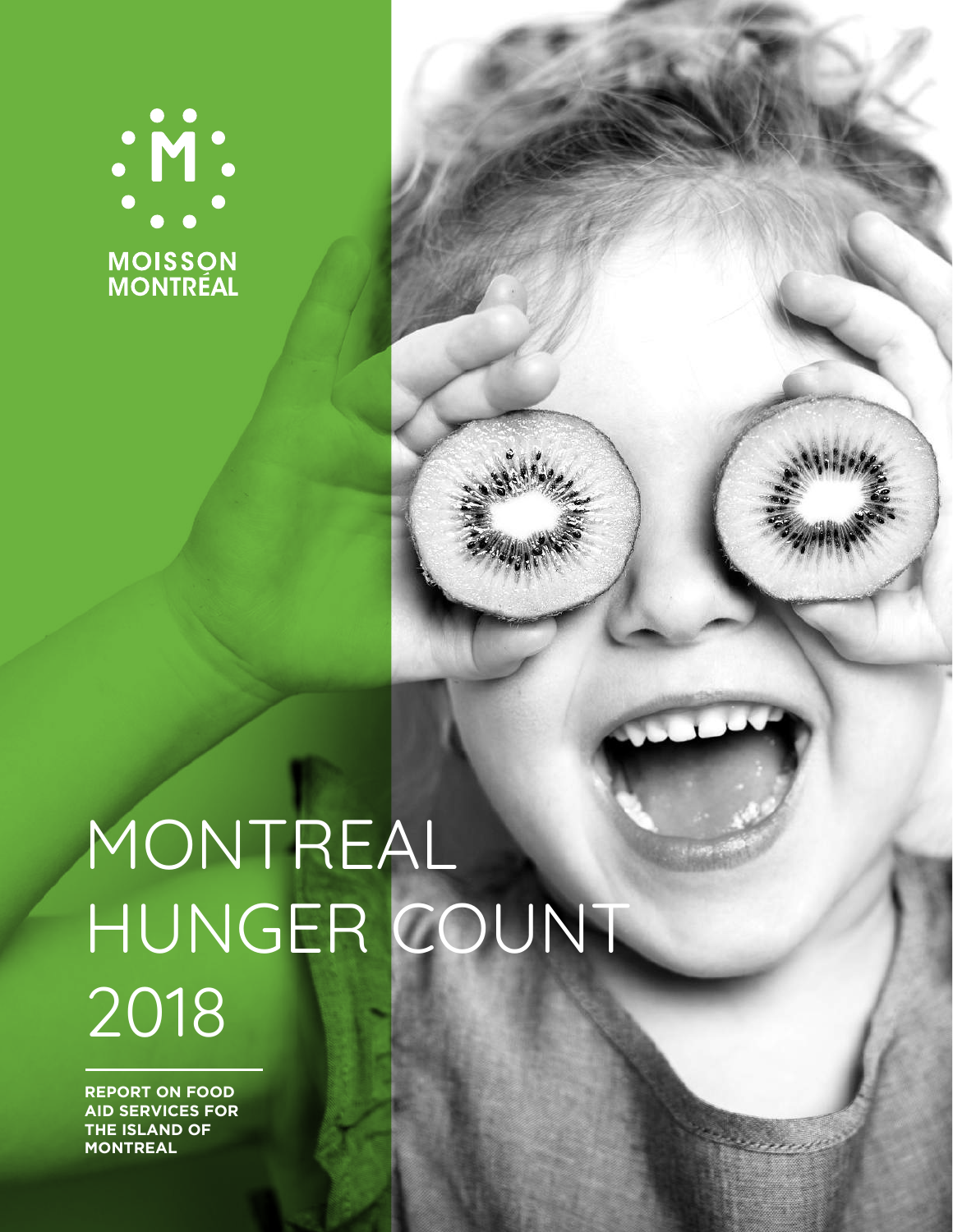### TABLE OF CONTENTS



**2018 Montreal Hunger Count**

Published by : Moisson Montréal 6880, chemin de la Côte-de-Liesse Montréal QC H4T 2A1

Written by: Frédérique Gagnier Graphic Design: Ariane Savard Translation: Cora MacDonald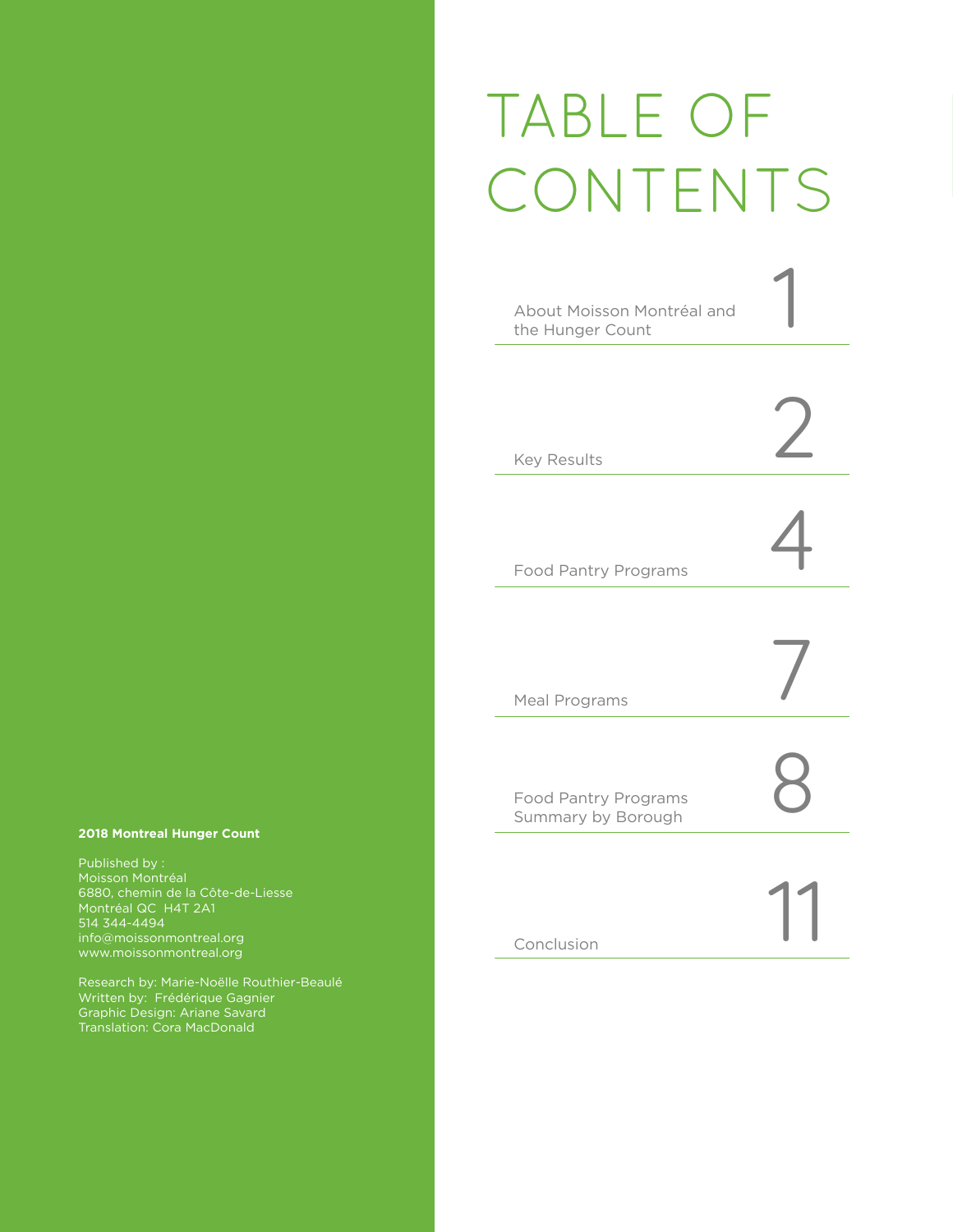### **OUT THE HUNGER** COUNT

Conducted in March all across Canada, the Hunger Count is an annual survey completed by all food banks that are members of the Food Banks Canada (FBC) network. The purpose of this survey is to ascertain the extent of food assistance provided by community organizations all across Canada. Within this national framework, we at Moisson Montréal produce our very own Hunger Count based on data compiled from the community organizations we serve across the Island of Montreal.

> In March 2018, the majority of organizations surveyed as part of our Hunger Count responded, more specifically **225** out of 257.

### ABOUT MOISSON MONTRÉAL

MOISSON MONTRÉAL IS THE LARGEST FOOD BANK IN CANADA, THANKS TO ITS FOOD RECOVERY AND DISTRIBUTION PROGRAMS.

Moisson represents:

257 accredited organizations across the island of Montreal



More than **300** agri-food suppliers and **96** supermarkets



11,012 volunteers during the 2017-2018 year





15,6 million kilos of food distributed throughout the year. A value of **\$86 million**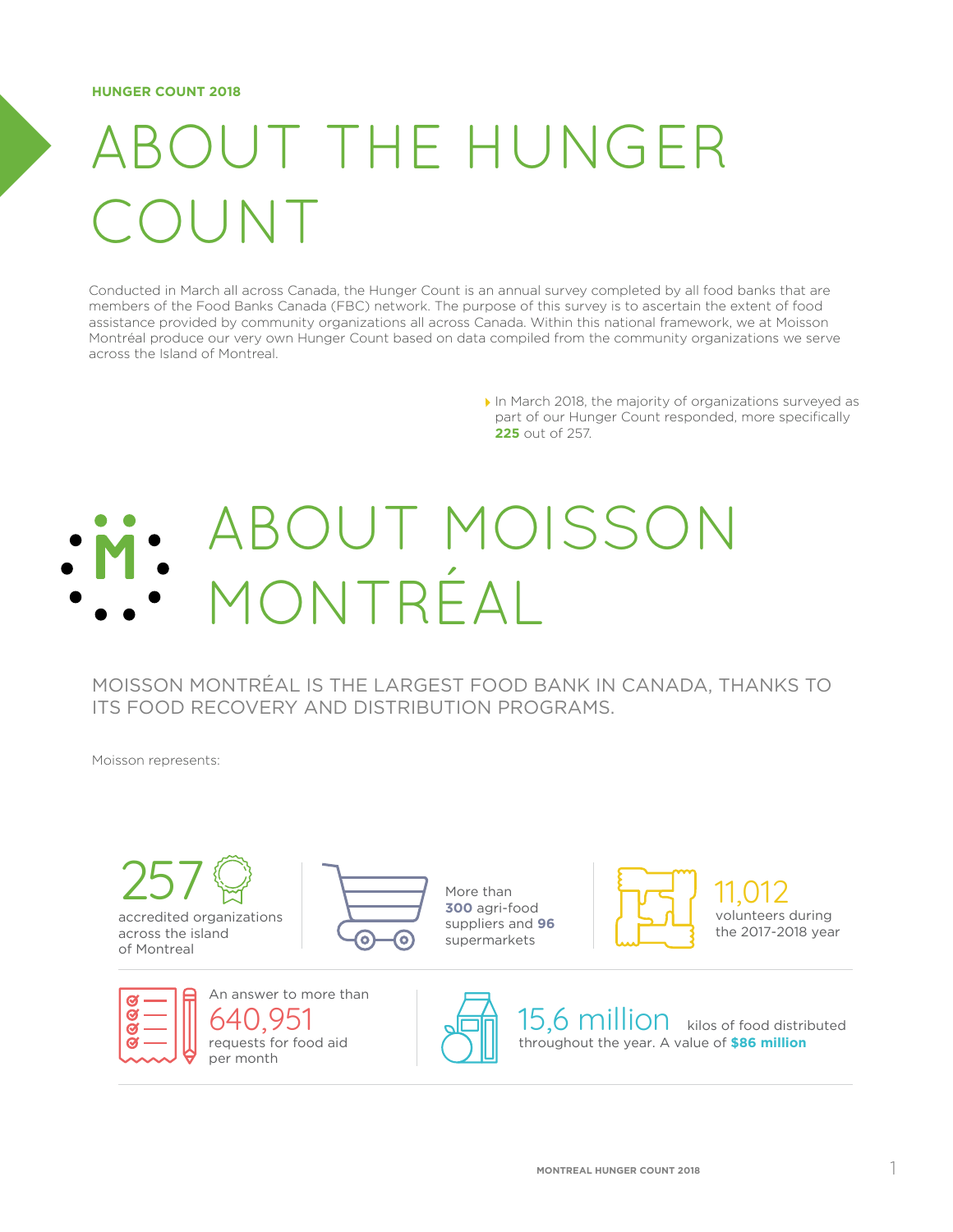KEY RESULTS

640 951

640,951 requests for food aid were fulfilled by Moisson Montréal's accredited organizations, an increase of **1,6% compared to 2017.**

## **TIP** 507 357

MEALS AND SNACKS SERVED, **an increase of 5,3%**

133 594

USES OF FOOD PANTRY PROGRAMS



## 74 369

TOTAL INDIVIDUALS BENEFITTING FROM FOOD PANTRY PROGRAMS, **an increase of 1,6%** 

35,8%

OF THOSE BENEFITTING FROM FOOD PANTY PROGRAMS ARE CHILDREN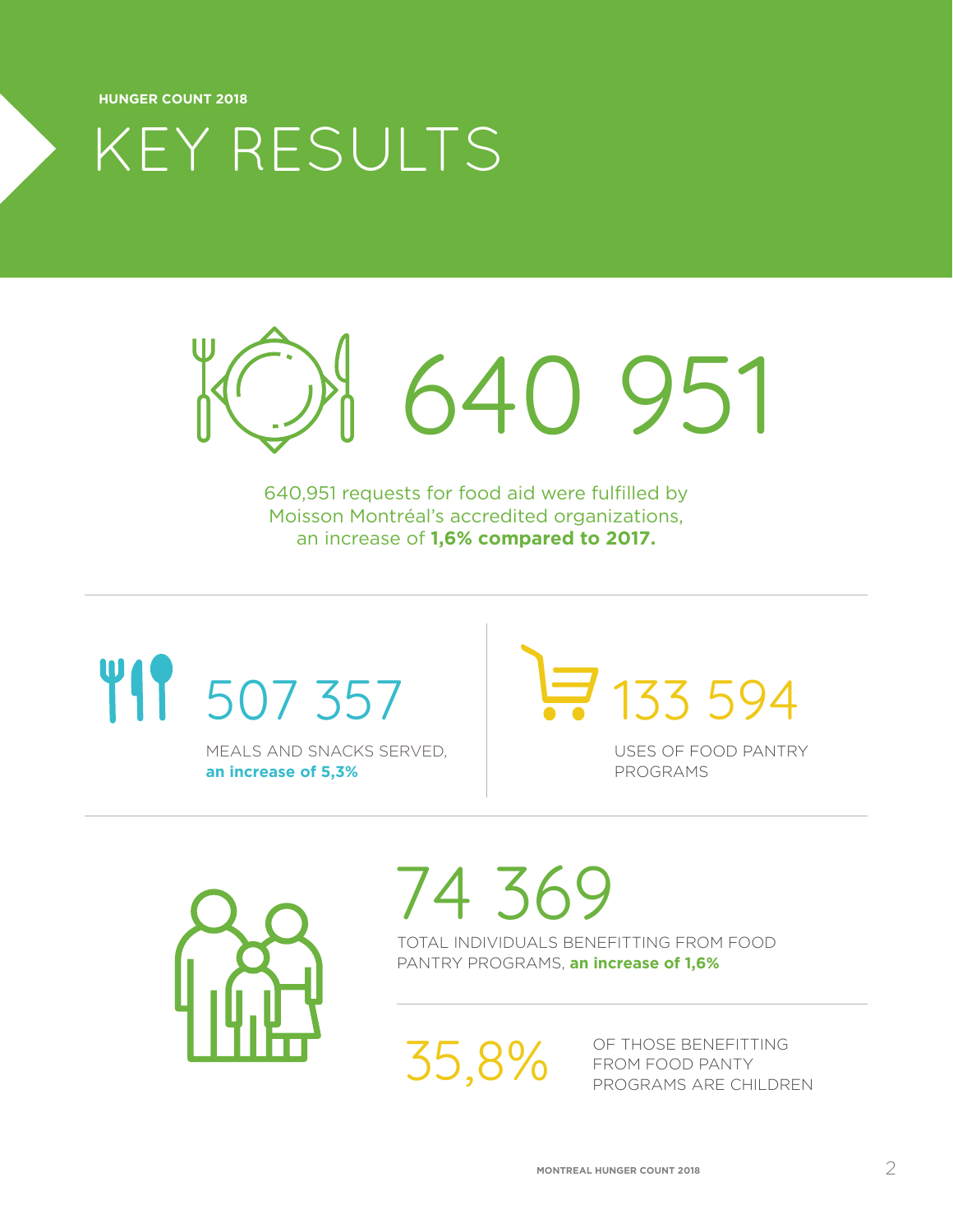#### **BREAKDOWN OF ORGANIZATIONS BASED ON SERVICES OFFERED**

**Meals and snacks only Food Pantry only** 

**Food pantry and meals/snacks** 



#### **ORGANIZATIONS DISTRIBUTING FOOD IN MONTREAL HAVE A WIDE VARIETY OF MISSIONS**

| <b>MISSION</b> | <b>Food security</b><br>• Food aid<br>• Collective Kitchens<br>• Community groceries, gardens etc<br>Moisson Montréal helps them fulfill their<br>primary mission: fighting food<br>insecurity. | <b>Other than food security</b><br>• Community Centers<br>• Shelters<br>• Rehabilitation centers, etc.<br>Moisson Montréal allows these<br>organizations to concentrate their<br>resources on their main missions |
|----------------|-------------------------------------------------------------------------------------------------------------------------------------------------------------------------------------------------|-------------------------------------------------------------------------------------------------------------------------------------------------------------------------------------------------------------------|
| 2018           | 33%                                                                                                                                                                                             | 67%                                                                                                                                                                                                               |
| 2017           | 53,5%                                                                                                                                                                                           | 46,5%                                                                                                                                                                                                             |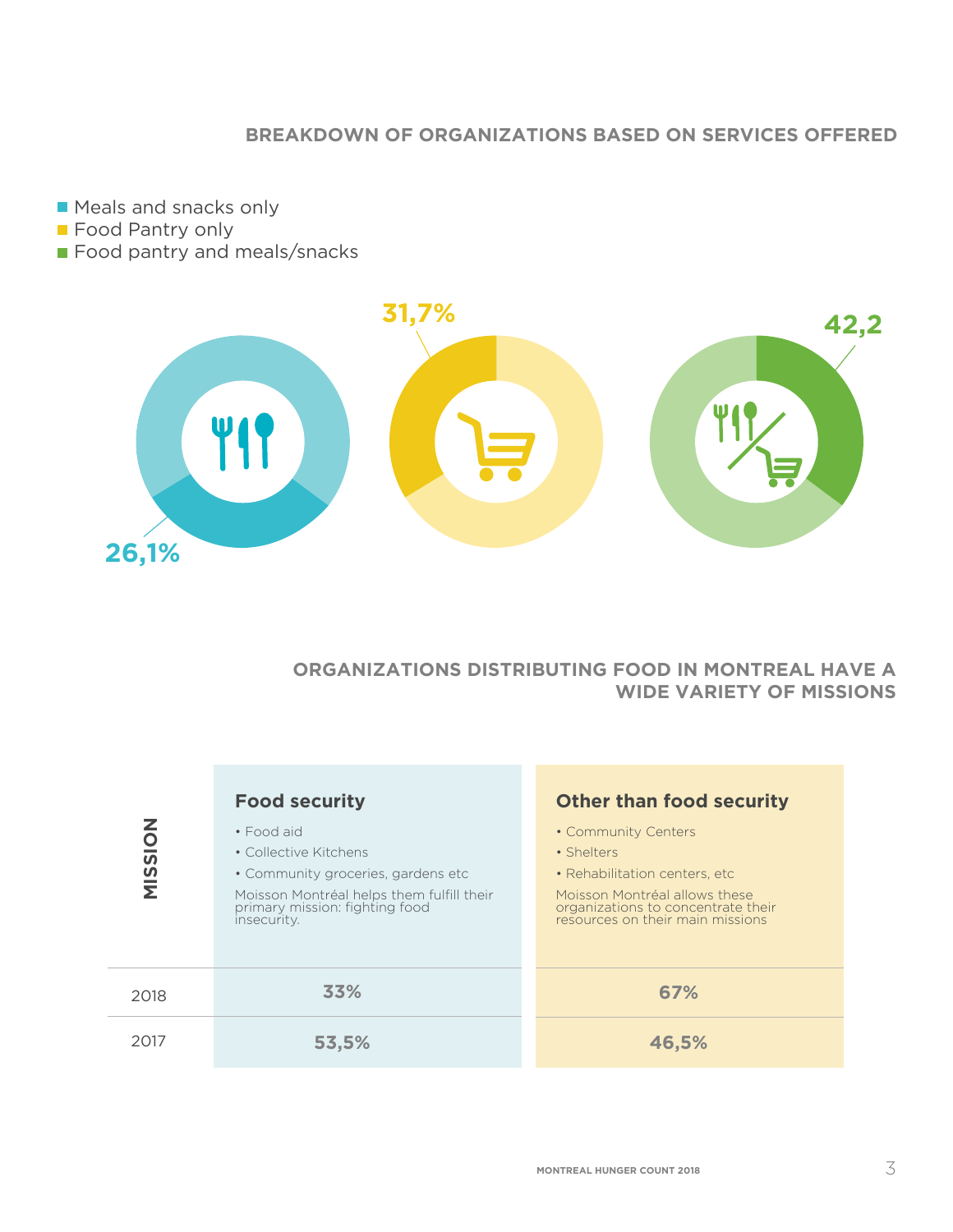### FOOD PANTRY PROGRAMS

FOOD PANTRY PROGRAMS MAINLY ENCOMPASS FOOD ASSISTANCE IN THE FORM OF FOOD BASKETS, COMMUNITY GROCERY STORES OR PROVISIONS OFFERED AS EMERGENCY FOOD AID.

#### **AGE RANGE OF INDIVIDUALS USING THE FOOD PANTRY PROGRAMS**

| Age Group                     | 2018 2017       |  |
|-------------------------------|-----------------|--|
| Children 0 to 17 years old    | 26,642 25,401   |  |
| Adults 18 years old and older | $47.727$ 44.281 |  |
| <b>TOTAL</b>                  | $74,369$ 69,682 |  |

 $\circled{1}$  10 611

Children between the ages of **0 and 5** years old benefit from Food Pantry Programs each month

AN INCREASE

IN THE NUMBER OF PEOPLE USING FOOD PANTRY PROGRAMS IN 2018

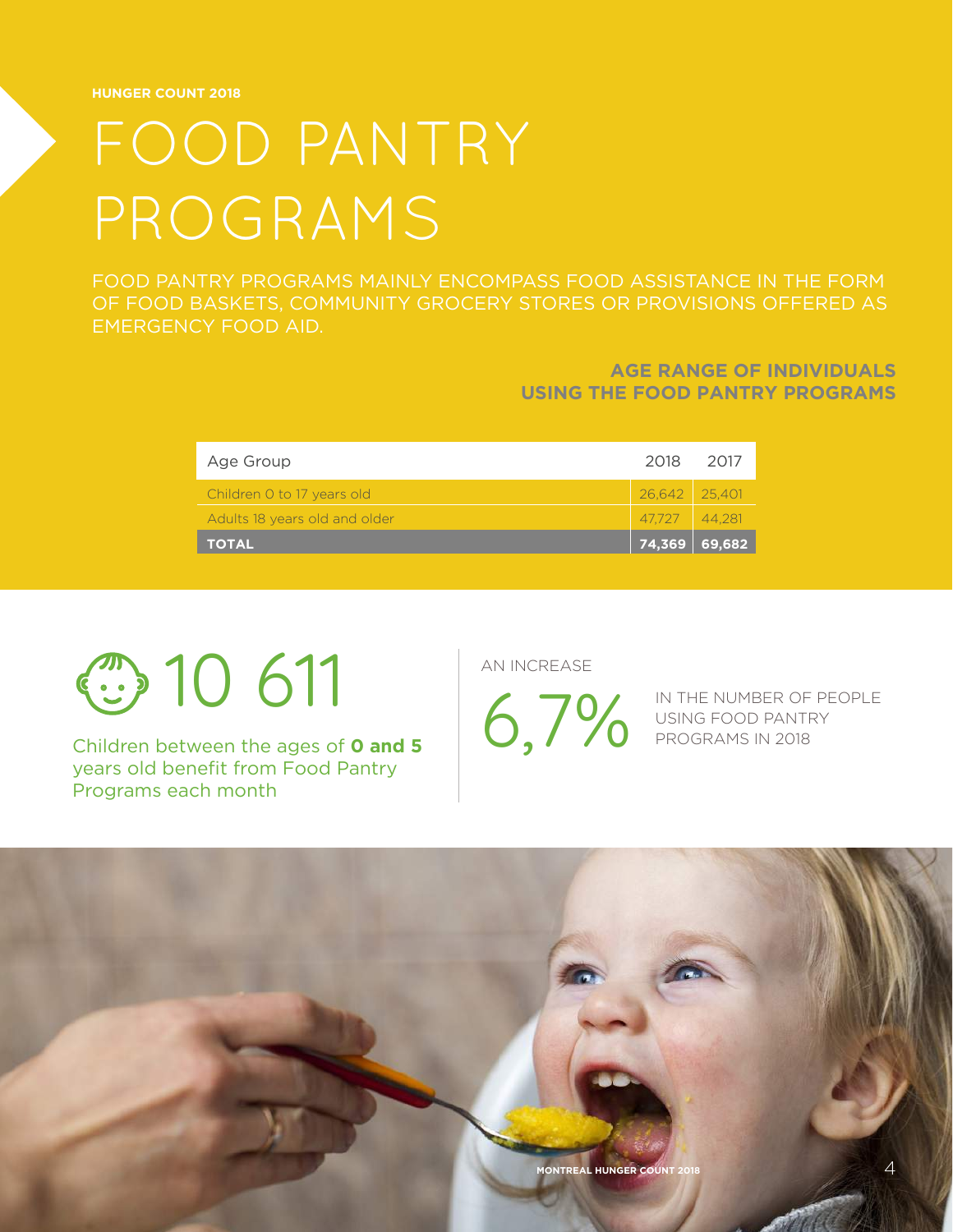#### **HOUSEHOLD COMPOSITION**



Others



SINGLE INDIVIDUALS USE THE FOOD PANTRY PROGRAMS MORE THAN ANY OTHER PORTION OF THE POPULATION. THIS HAS BEEN A TREND IN MONTREAL SINCE 2008.

The two-parent families' portion **decreased** by **3 percentage points**

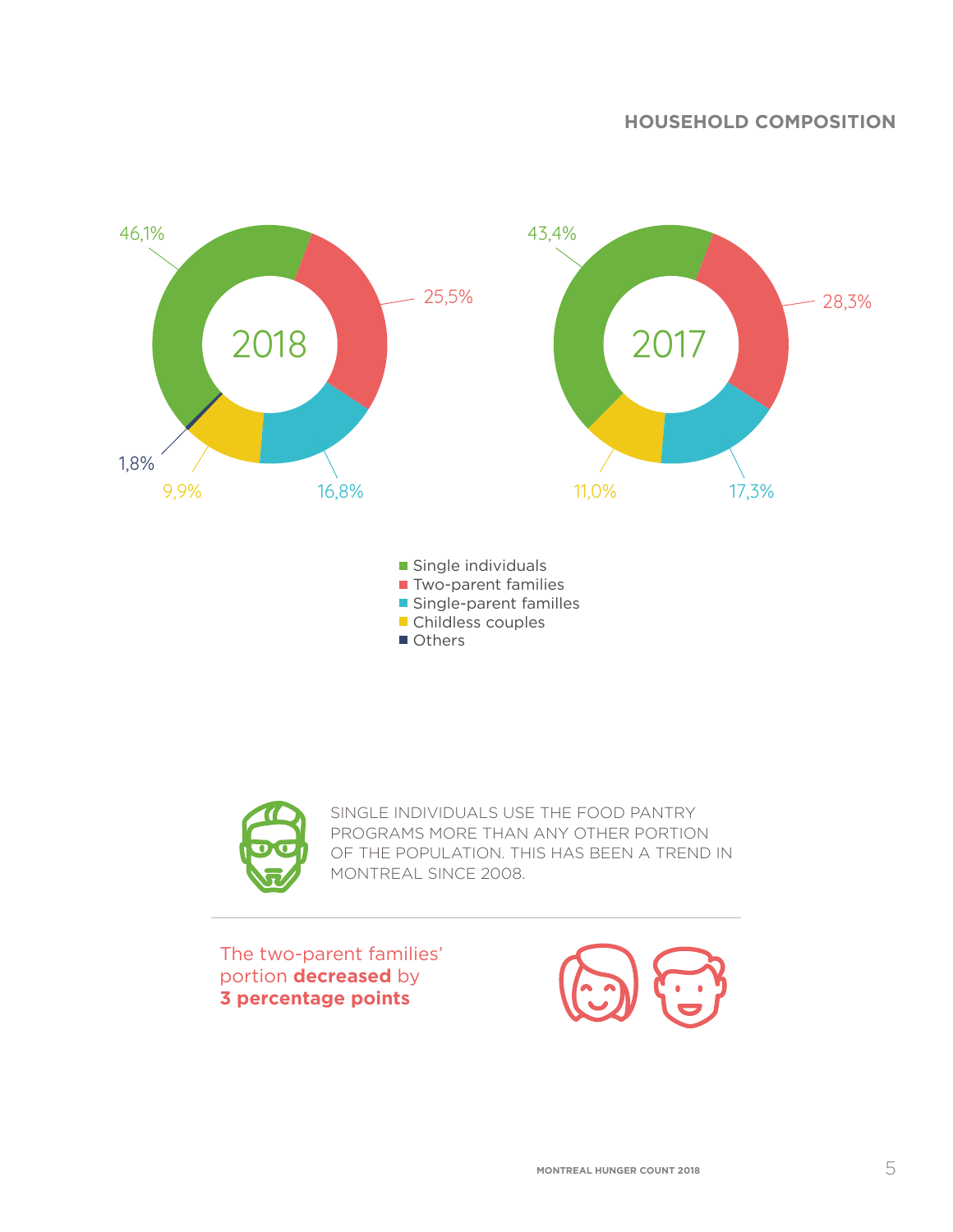#### **SOURCES OF INCOME**



- **Employment insurance**
- **Private plan (disability insurance) or CNESST**

ONCE AGAIN THIS YEAR, THOSE WHO RECEIVE SOCIAL ASSISTANCE REPRESENT THE MAJORITY OF INDIVIDUALS BENEFITING FROM THE FOOD PANTRY PROGRAMS. THEY REPRESENT OVER

50% OF THOSE SURVEYED **PERIMENT AN INCREASE IN 4,6** 

NOTE THAT THE SECOND HIGHEST SOURCE OF INCOME REPRESENTS THOSE WHO RECEIVE FAMILY ALLOWANCES.

An **increase** in **4,6** 

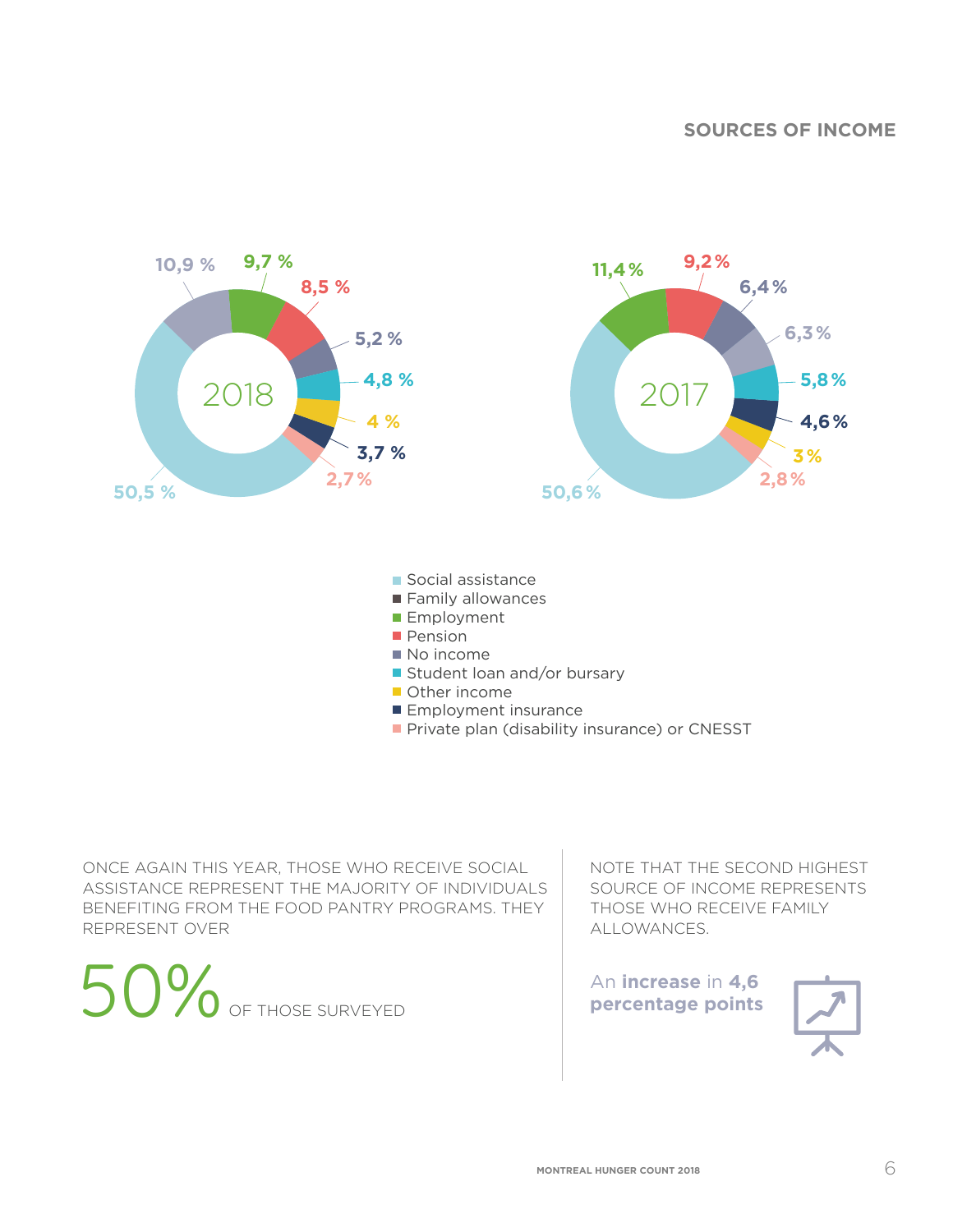### MEAL PROGRAMS

MEAL PROGRAMS MAINLY ENCOMPASS FOOD ASSISTANCE IN THE FORM OF: MEALS, SNACKS, COOKING WORKSHOPS AND COLLECTIVES AND 'MEALS ON WHEELS' PROGRAMS.

#### **NUMBER OF MEALS SERVED IN MARCH 2018**

| <b>MEAL</b>                   | 2018    | 2017    | <b>VARIATION</b> |
|-------------------------------|---------|---------|------------------|
| <b>Breakfast</b>              | 84.38   | 81,882  | 3.0%             |
| Lunch                         | 159,856 | 151,456 | 5.5%             |
| Dinner                        | 104,220 | 90,120  | 15,6%            |
| Collective kitchens           | 14,945  | 17.175  | $-13,0%$         |
| Meals on Wheels               | 14.012  | 19,535  | $-28.3%$         |
| Total meals served            | 377.414 | 360.168 | 4.8%             |
| <b>Snacks</b>                 | 129,943 | 121.820 | 6.7%             |
| <b>TOTAL MEALS AND SNACKS</b> | 507,357 | 481,988 | 5,3%             |

\* Figures were adjusted by Food Banks Canada based on responses from all Harvests. The figures for 2017 were readjusted in



#### **AGE RANGE OF INDIVIDUALS**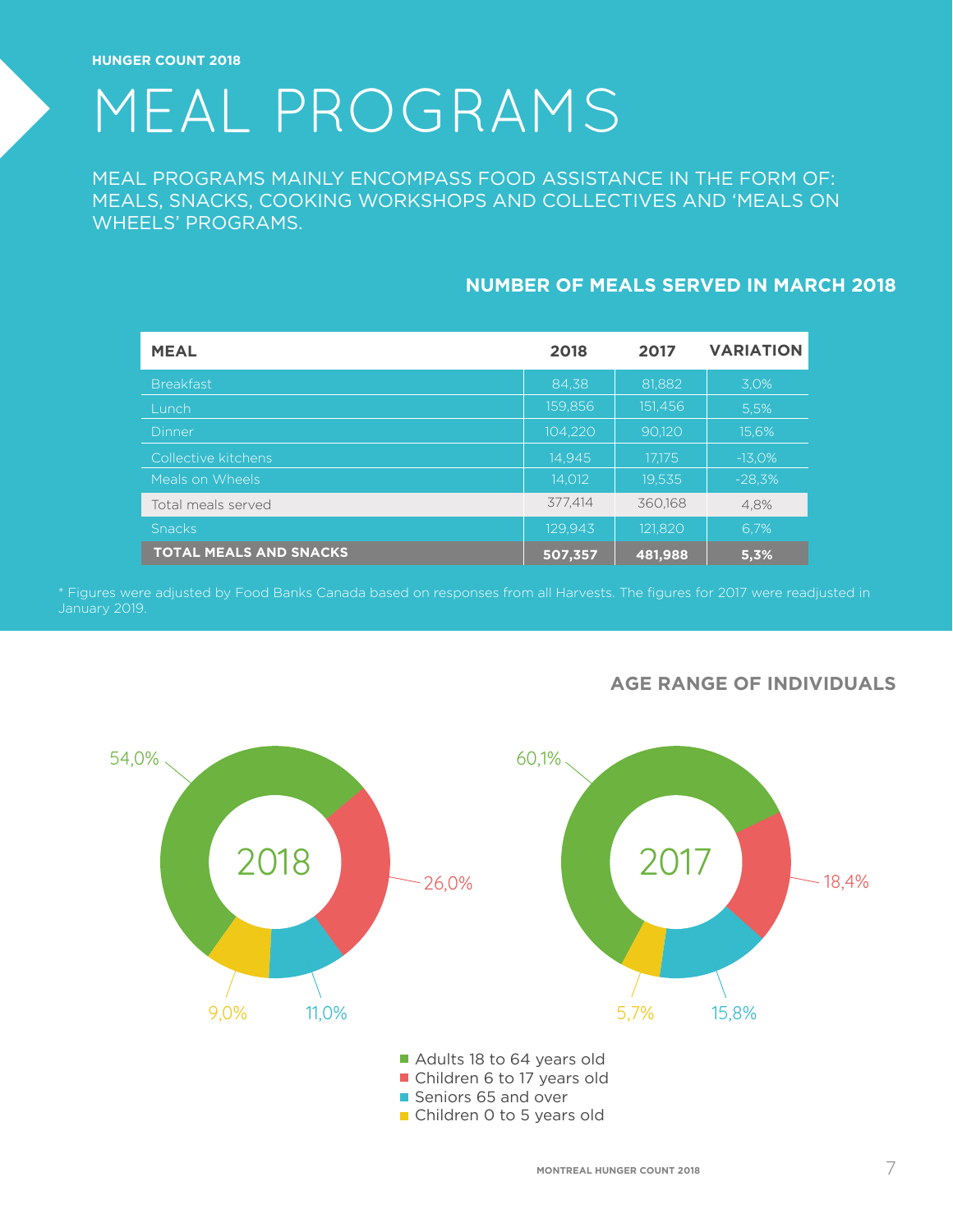2. Anjou

4. Lachine 5. LaSalle

**Borough**

| living in the borough<br>Number of residents | Number of individuals using<br>the services of a food bank | percentage of the<br>population | Number of individuals using<br>the services of a food bank | of the<br>percentage<br>population |
|----------------------------------------------|------------------------------------------------------------|---------------------------------|------------------------------------------------------------|------------------------------------|
|                                              | 2017                                                       | 2017                            | 2018                                                       | 2018                               |
| 31,380                                       | 434                                                        | 1,4%                            | 583                                                        | 1,9%                               |
| 06,743                                       | 1952                                                       | 1,8%                            | 2026                                                       | 1,9%                               |
| 39,590                                       | 2352                                                       | 1,7%                            | 2276                                                       | 1,6%                               |
| 98,828                                       | 3458                                                       | 3,5%                            | 4098                                                       | 4,1%                               |
| 78,305                                       | 1886                                                       | 2,4%                            | 2110                                                       | 2,7%                               |
| 78,151                                       | 4197                                                       | 5,4%                            | 10,390                                                     | 13,3%                              |
| 59,229                                       | 2117                                                       | 3%                              | 2377                                                       | 3,4%                               |
| 39,170                                       | 4938                                                       | 5,5%                            | 3700                                                       | 4,1%                               |
| 43,853                                       | 4084                                                       | 2,8%                            | 3780                                                       | 2,6%                               |

 $88$  **MONTREAL HUNGER COUNT 2018 MONTREAL HUNGER COUNT 2018** 



### FOOD PANTRY PROGRAMS SUMMARY BY BOROUGH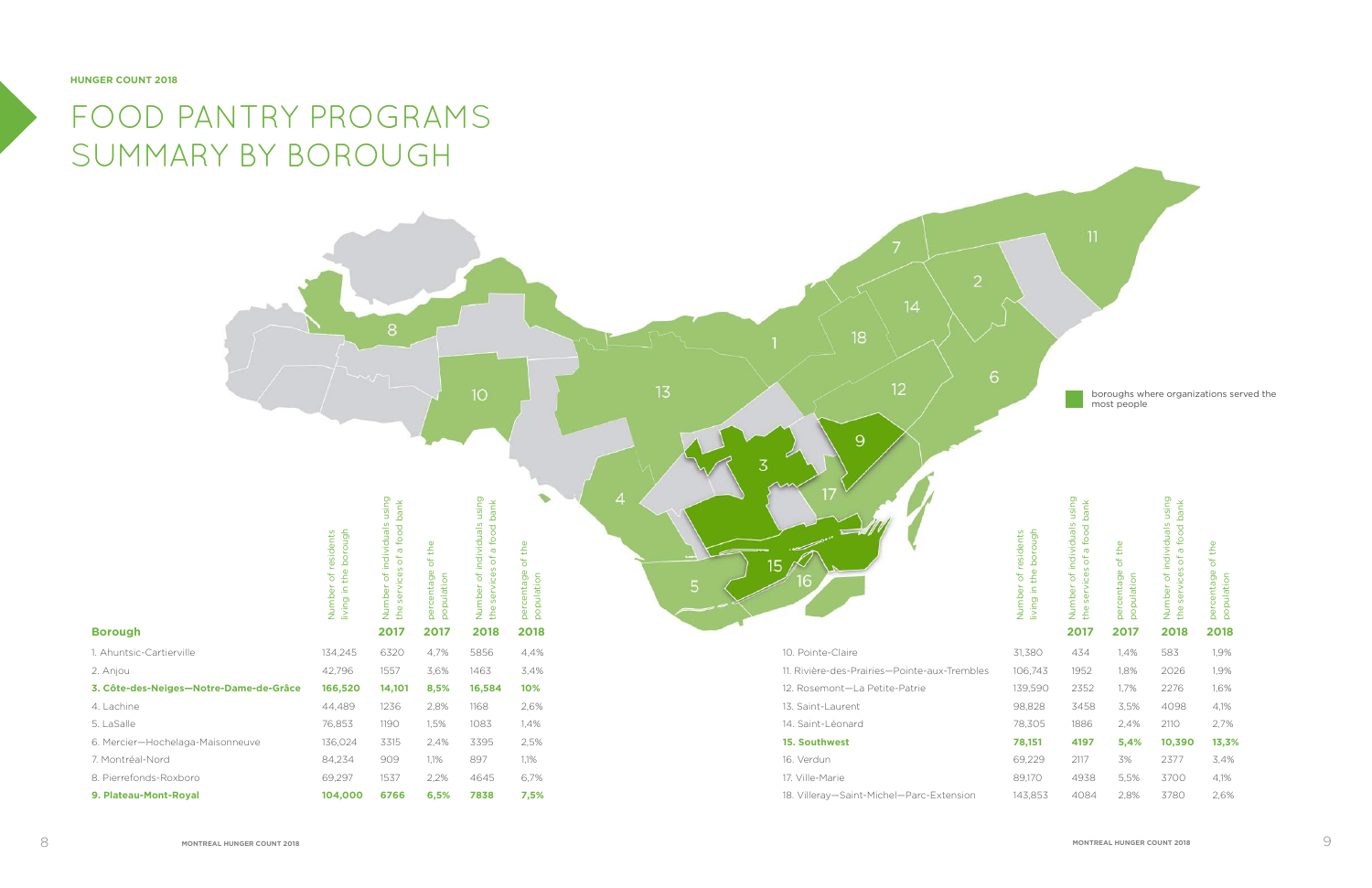### CONCLUSION

#### FOOD INSECURITY REMAINS STABLE IN MONTREAL

While **accredited organizations fulfilled a total of 640,951 food aid requests** during the reference month of March 2018, data collected shows that food insecurity is still relevant. Specifically, by a 1,6% increase since 2017.

Meal programs are still popular, we note an increase of 5.3% with 507.357 meals and snacks served. The organizations also reported that the proportion of meals served to children aged 0 to 5 increased by 3,6 percentage points while those for ages 6 to 17 increased by 7,6 percentage points.

Due to a change in survey questions, data on the number of people who requested these services is unfortunately no longer available. To recap, 66,881 people had submitted 505,389 requests for meals and snacks last year.

#### **Additionally, we are able to say that the number of people using food pantry programs in Montreal grew from 69,682 to 74,369, a 6,7% increase.**

Moreover, results show the same three boroughs account for the most people frequenting food banks on the Island of Montreal, and the organizations in those boroughs have seen an increase in beneficiaries; Côte-des-Neiges-Notre-Dame-de-Grace (from 14,101 to 16,584 beneficiaries), the Southwest (from 4197 to 10,390 beneficiaries) and the Plateau Mont-Royal (from 6766 to 7838 beneficiaries). As well, there is a significant increase by 4,5 percentage points in the Pierrefonds-Roxboro borough.

That said, the main source of income for households using food assistance has changed slightly since last year. We note an increase of attendance to our accredited organizations by 4,6 percentage points from households receiving family allowances while households receiving old age pension, employment insurance, student loan or employment income decreased on average by 1 percentage point.

#### Thus, Moisson Montréal notes there is still a great need in Montreal for food and meals, despite the sustained efforts of our community network.

In fact, the number of organizations using our services increased from 241 to 257 and we distributed 15,6 million kg of food in 2017-2018, which represents 1,2 million kg more than last year.

Keeping that in mind, all parties recognize the fundamental importance of food for the purposes of individual development and rehabilitation. Subsequently, it is necessary and important to mobilize and to support this large community network by donating money, food or time.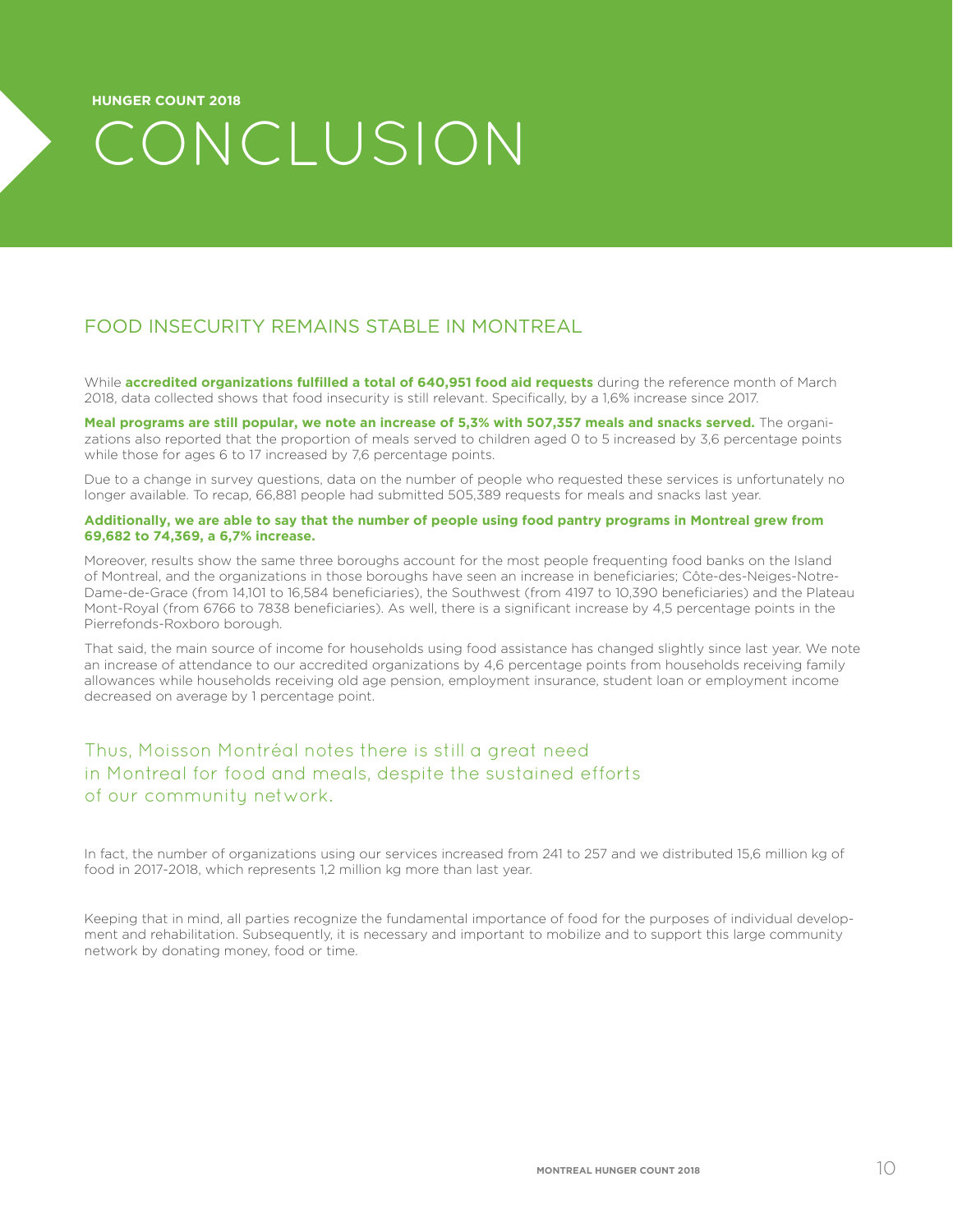#### **RECOMMENDATIONS FROM ORGANIZATIONS**

In the context of the Hunger Count, we also gather the views of our accredited community organizations on government initiatives and public policies that would have the greatest impact in the fight against food insecurity.

#### **These are the issues they consider to be priorities:**

- Develop a national strategy to fight poverty;
- Increase the number of social housing units;
- Increase supports for mental health;
- Increase social assistance benefits;
- $\blacktriangleright$  Increase pensions for the elderly;
- Increase the provincial minimum wage.

The Moisson Montréal team is very proud to generously contribute to the huge social solidarity food chain managed by its 257 accredited organizations. The employees and volunteers of these organizations directly transform the lives of the people they support by allowing them to regain their full autonomy. Make the difference, too, and support this great cause.